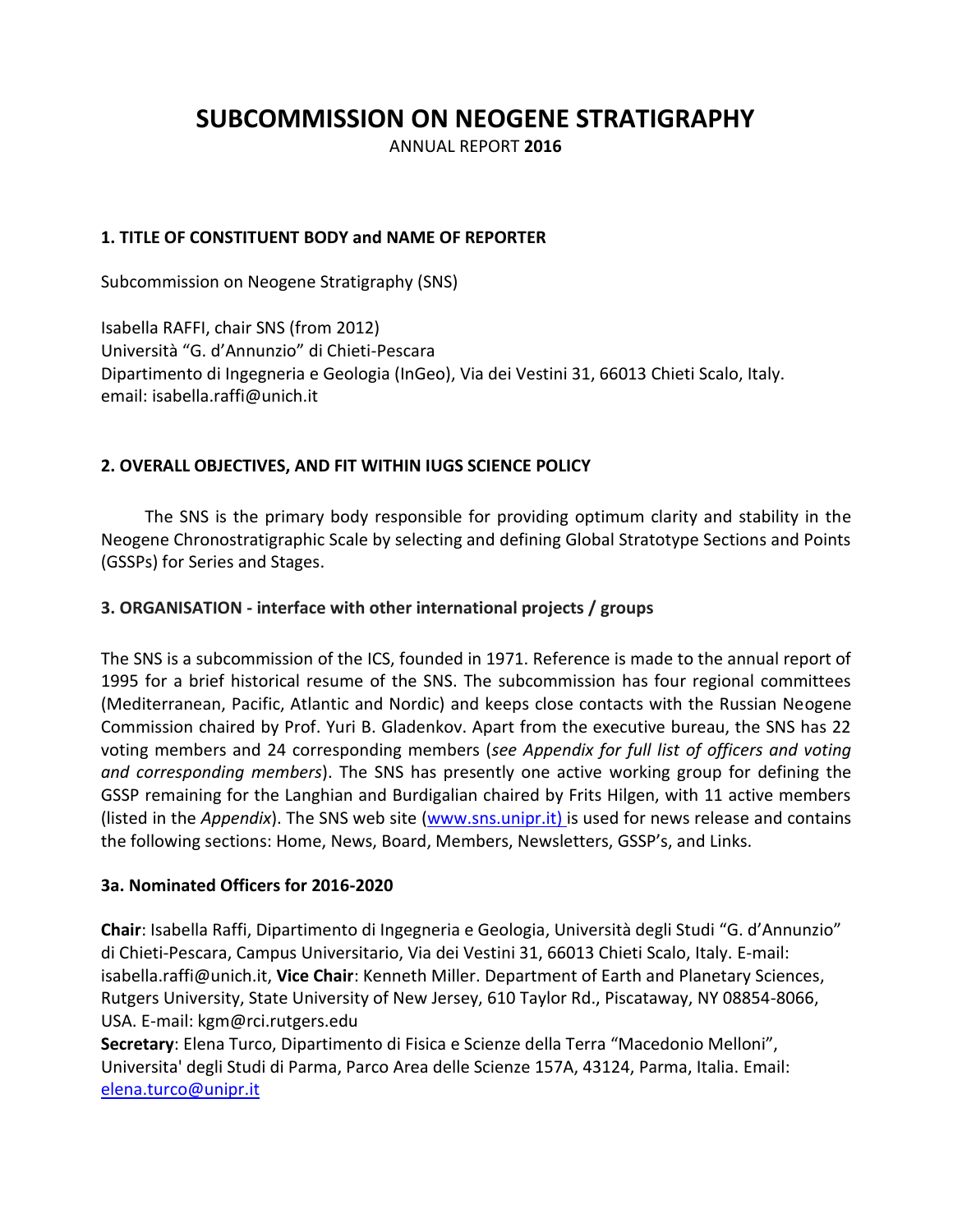#### **4. EXTENT OF NATIONAL/REGIONAL/GLOBAL SUPPORT FROM SOURCES OTHER THAN IUGS**

Support for the SNS comes from the Chair's Institution in Italy (Università degli Studi "G. d'Annunzio di Chieti-Pescara). The Secretary's Institution in Parma (Università degli Studi di Parma) hosts the SNS web-site.

### **5. CHIEF ACCOMPLISHMENTS AND PRODUCTS in 2016**

- During 2016, the debate about "formal and informal stratigraphic units, sub-epoch/subseries" (arisen during the ICS open assembly held in the STRATI 2015 Congress in Graz) developed between a group supporting formalization and a group favoring informal status, both including members of the Subcommissions on Quaternary, Neogene and Paleogene Stratigraphy (SQS, SNS, ISPS respectively). Discussion and exchange of opinions leaded to a vote within SQS, SNS and ISPS, and resulted in documents that, together with a summary document by the ICS Officers, will be published on Episodes in near future.
- A paper dealing with the astronomical tuning of the La Vedova section, one of the Mediterranean candidate sections for the definition of the Langhian GSSP, has been published: "Astronomical tuning of the La Vedova section between 16.3 and 15.0 Ma. Implications for the origin of megabeds and the Langhian GSSP" by Turco E. Hüsing S., Hilgen F., Cascella A. Gennari R. Iaccarino S.M., Sagnotti L. published online September 2016, Newsletters on Stratigraphy.
- 6. SUMMARY OF EXPENDITURE IN 2016**:**

| <b>Credit on Nov 2015</b> | Euro | 3894.74 |
|---------------------------|------|---------|
| No expenses in 2016       |      |         |
| <b>Credit on Nov 2016</b> | Euro | 3894,74 |

#### **7. SUMMARY OF INCOME IN 2016:**

No income

#### **8. BUDGET FROM ICS IN 2016: Euro 0,0**

## **9. WORK PLAN, CRITICAL MILESTONES, ANTICIPATED RESULTS AND COMMUNICATIONS TO BE ACHIEVED NEXT YEAR:**

The activity of the working group for the definition of Langhian and Budigalian GSSPs (BurLan WG - chaired by Frits Hilgen) was focused on a program to reach an agreement for a Langhian GSSP proposal. Two good candidate stratigraphic sections are available, La Vedova (Central Italy) and St. Peter's Pool (Malta Island), studied by two different research groups that have been asked to complete their studies and submit a proposal. The study of La Vedova section has been completed, with the publication of the astronomical tuning of the section (Turco et al., 2016). In the next months the WG should propose a reliable/reproducible guiding criterium,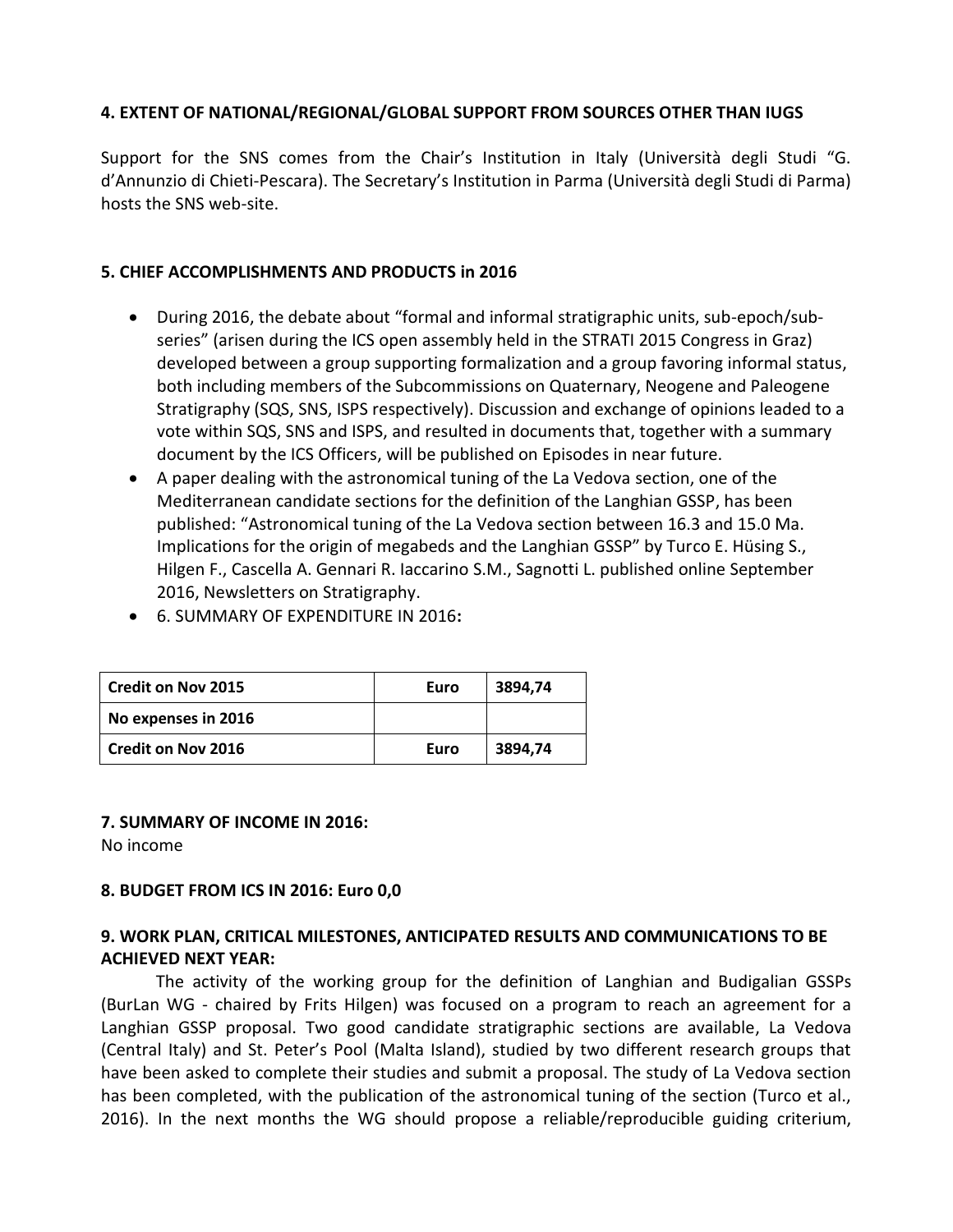complemented by additional criteria useful for correlation, and reach a decision on the GSSP section.

## **10. OBJECTIVES AND WORK PLAN FOR NEXT 4 YEARS (2016-2020)**

- Proposal(s) for the Langhian GSSP will be submitted and published, with the purpose of reaching a final decision within the WG and subsequently within the SNS Subcommission.
- The definition of Burdigalian GSSP is a recurrent problem. The option to have the Burdigalian GSSP defined in an astronomically tuned deep marine section, possibly in the Mediterranean, seems to make this problem very difficult to be solved. A section in the Mediterranean guarantees the stratigraphic contiguity with the other GSSP sections, but till now no good candidate section is available. Therefore, search for suitable sections and/or cores for defining the Burdigalian GSSP will continue. In absence of suitable Mediterranean sections for defining the Burdigalian GSSP, the option to formally designate this boundary in an (I)ODP core will be seriously considered within SNS and discussion within the WG will involve voting and corresponding members.
- I.Raffi has been asked by Felix Gradstein to take care of the Neogene chapter for the next GTS2020.

### **APPENDIX**

## **Nominated Officers**

**Chair**: Isabella Raffi, [Dipartimento di Ingegneria e Geologia](http://www.unich.it/unichieti/portletlocator/ContattoOrganizzazione_details?path=/BEA%20Repository/132035), Università degli Studi "G. d'Annunzio" di Chieti-Pescara, Campus Universitario, Via dei Vestini 31, 66013 Chieti Scalo, Italy. E-mail: isabella[.raffi@unich.it](mailto:raffi@unich.it)

**Vice Chair**: Kenneth Miller[. Department of Earth and Planetary Sciences,](http://geology.rutgers.edu/) Rutgers University, State University of New Jersey, 610 Taylor Rd., Piscataway, NY 08854-8066, USA. E-mail: kgm@rci.rutgers.edu

**Secretary**: Elena Turco, Dipartimento di Fisica e Scienze della Terra "Macedonio Melloni", Universita' degli Studi di Parma, Parco Area delle Scienze 157A, 43124, Parma, Italia. Email: elena.turco@unipr.it

## **Voting Members**

Aubry, M.P., USA, [aubry@rci.rutgers.edu](mailto:aubry@rci.rutgers.edu) Backman, J., Sweden, [backman@geo.su.se](mailto:backman@geo.su.se) Berggren, W. A., USA, [wberggren@whoi.edu](mailto:wberggren@whoi.edu) Bernor, R., USA, [rbernor@howard.edu](mailto:rbernor@howard.edu) Beu, A. G., New Zealand, [a.beu@gns.cri.nz](mailto:a.beu@gns.cri.nz) Gladenkov, Y. B., Russia, [gladenkov@ginras.ru](mailto:gladenkov@ginras.ru) Hilgen, F. J., The Netherlands, [f.j.hilgen@uu.nl](mailto:f.j.hilgen@uu.nl)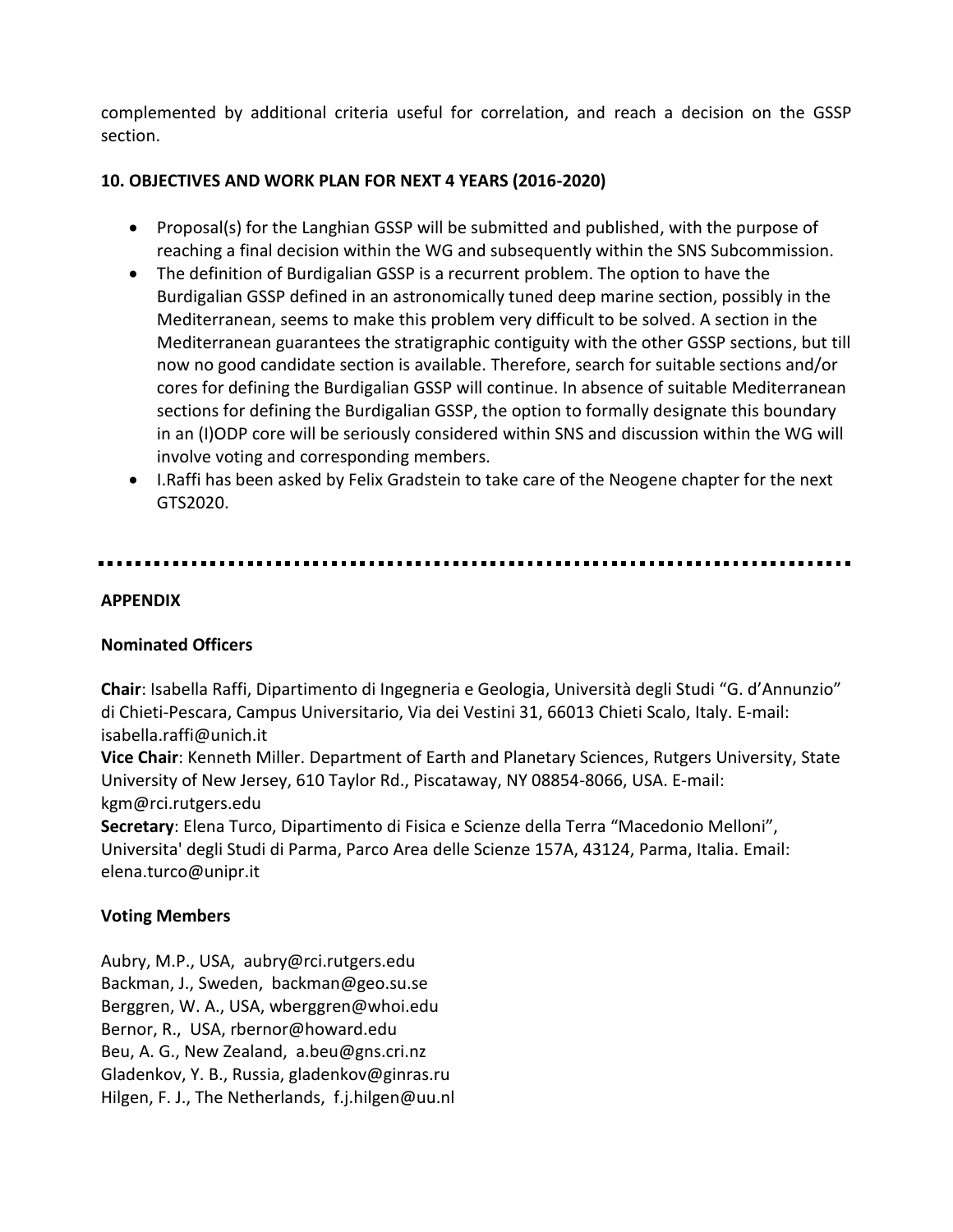Hodell, D., UK, [dah73@cam.ac.uk](mailto:dah73@cam.ac.uk) Iaccarino, S. M., Italy, [iaccarin@unipr.it](mailto:iaccarin@unipr.it) Kent, D. V., USA, [dvk@rci.rutgers.edu](mailto:dvk@rci.rutgers.edu) Miller, K. G., USA, [kgm@rci.rutgers.edu](mailto:kgm@rci.rutgers.edu) Nishi, H., Japan, [hnishi@m.tohoku.ac.jp](mailto:hnishi@m.tohoku.ac.jp) Pälike, H., Germany, [hpaelike@marum.de](mailto:hpaelike@marum.de) Pearson, P., UK, [PearsonP@cardiff.ac.uk](mailto:PearsonP@cardiff.ac.uk) Piller, W. E., Austria, [Werner.piller@uni-graz.at](mailto:Werner.piller@uni-graz.at) Raffi, I.,Italy, isabella[.raffi@unich.it](mailto:raffi@unich.it) Rook, L., Italy, [lorenzo.rook@unifi.it](mailto:lorenzo.rook@unifi.it) Sierro, F. J., Spain, [sierro@usal.es](mailto:sierro@usal.es) Tian, J., China, [tianjun@tongji.edu.cn](mailto:tianjun@tongji.edu.cn) Turco, E., Italy, [elena.turco@unipr.it](mailto:elena.turco@unipr.it) Vai, G. B., Italy, [giambattista.vai@unibo.it](mailto:giambattista.vai@unibo.it) Van Couvering, J., USA, [vancja@gmail.com](mailto:vancja@gmail.com)

#### **Corresponding Members**

Barron J., USA, [jbarron@usgs.gov](mailto:jbarron@usgs.gov) Beltran C., France[, catherine.beltran@upmc.fr](mailto:catherine.beltran@upmc.fr) Billups K., USA, [kbillups@udel.edu](mailto:kbillups@udel.edu) Cahuzac, B., France, [b.cahuzac@ufr-termer.u-bordeaux1.fr](mailto:b.cahuzac@ufr-termer.u-bordeaux1.fr) Di Stefano A., Italy, [distefan@unict.it](mailto:distefan@unict.it) Drinia H., Greece, [cntrinia@geol.uoa.gr](mailto:cntrinia@geol.uoa.gr) Edwards L. E., USA, [leedward@usgs.gov](mailto:leedward@usgs.gov) Foresi L. M., Italy, [luca.foresi@unisi.it](mailto:luca.foresi@unisi.it) Holbourn A., Germany, [ah@gpi.uni-kiel.de](mailto:ah@gpi.uni-kiel.de)  Hudackova, N., Slovakia, [hudackova@nic.fns.uniba.sk](mailto:hudackova@nic.fns.uniba.sk) Janssen, A. W., Malta, [ajanssen@go.net.mt](mailto:ajanssen@go.net.mt) Janssen, R., Germany, [Ronald.Janssen@senckenberg.de](mailto:Ronald.Janssen@senckenberg.de) Kovac, M., Slovakia, [kovacm@fns.uniba.sk](mailto:kovacm@fns.uniba.sk) Mein, P., France, [mein@univ-lyon1.fr](mailto:mein@univ-lyon1.fr) Montanari, A., Italy, [sandro.ogc@fastnet.it](mailto:sandro.ogc@fastnet.it) Mudie, P., Canada, [Peta.Mudie@nrcan-rncan.cg.ca](mailto:Peta.Mudie@nrcan-rncan.cg.ca) Nagymarosy, A., Hungary, [gtorfo@ludens.elte.hu](mailto:gtorfo@ludens.elte.hu) Pichezzi, R., Italy, rita.pichezzi@apat.it Raymo, M. E., USA, [raymo@ldeo.columbia.edu](mailto:raymo@ldeo.columbia.edu) Rio, D., Italy, [domenico.rio@unipd.it](mailto:domenico.rio@unipd.it) Roveri, M., Italy, [marco.roveri@unipr.it](mailto:marco.roveri@unipr.it) Smolka, P. P., Germany, [smolka@uni-muenster.de](mailto:smolka@uni-muenster.de) Stoykova, K., Bulgaria, [stoykova@geology.bas.bg](mailto:stoykova@geology.bas.bg) Thunell, R., USA, [thunell@geol.sc.edu](mailto:thunell@geol.sc.edu)

#### **Working Group on Langhian and Burdigalian GSSPs members**

Hilgen, F. (Chair), The Netherlands, [f.j.hilgen@uu.nl](mailto:f.j.hilgen@uu.nl) Berggren, W. A., USA, [wberggren@whoi.edu](mailto:wberggren@whoi.edu)